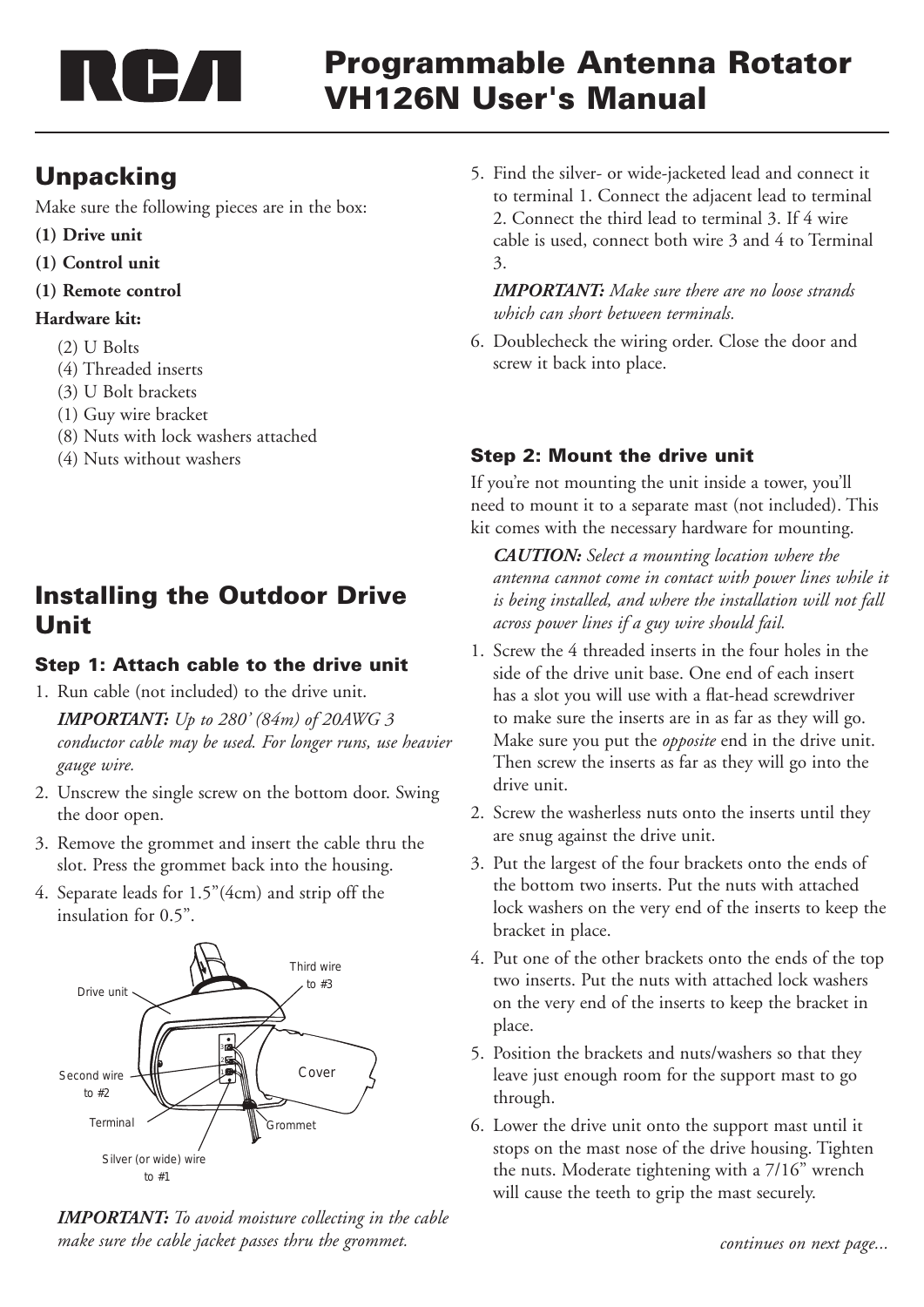

*IMPORTANT: Do not overtighten to the point that you deform the mast, since this will reduce its strength. Mast diameters of 1.25" to 2" (3-5cm) may be used. The 1.5" (3.8cm) size or larger is recommended for unguyed masts over 6' long, or where large antennas are used. If guy wires are used, fasten two through each of the two holes of the lower bracket.*

#### Step 3: Install the antenna/cable

- 1. Insert the 2 U-bolts through the back of the rotor section of the drive unit.
- 2. Place the remaining 2 brackets over the ends of the U-bolts.
- 3. Put the nuts with attached lock washers on the very end of the U-bolts to keep the brackets in place.
- 4. Position the brackets and nuts/washers so that they leave just enough room for the antenna mast to go through.

*Note: Use no more than 3" of antenna mast between the rotor and the antenna itself.*



- 5. Lower the antenna mast between the brackets and the rotor. Tighten the nuts. Moderate tightening with a 7/16" wrench will cause the teeth to grip the mast securely.
- 6. After connecting the antenna lead-in cable to the antenna, fasten it to the antenna mast using stand-off insulators (not included) as shown. Provide a generous loop at the drive unit.
- 7. Attach the lead-in cable to the support mast with stand-off insulators (not included) approximately every four feet.
- 8. Tape the rotator control cable directly to the support mast.

## Installing and Programming the Indoor Control Unit

#### Step 1: Set up to the control unit

- 1. Determine the length of cable needed to run between the outdoor and indoor units. Cut the cable to that length.
- 2. Strip about 1/2" of the jacket off the end of each wire.



3. Insert each bare wire into the connector plate on the control unit's back panel as shown below.



4. Release jacket to secure on connector. *IMPORTANT: The unit must be wired correctly.* 

*Damage can result from improper wiring.*

- 5. Plug power cord of the control unit into AC outlet.
- 6. Turn on the unit.

The CHANNEL on the front panel reads *0*, and the ANT POSITION display reads *00*.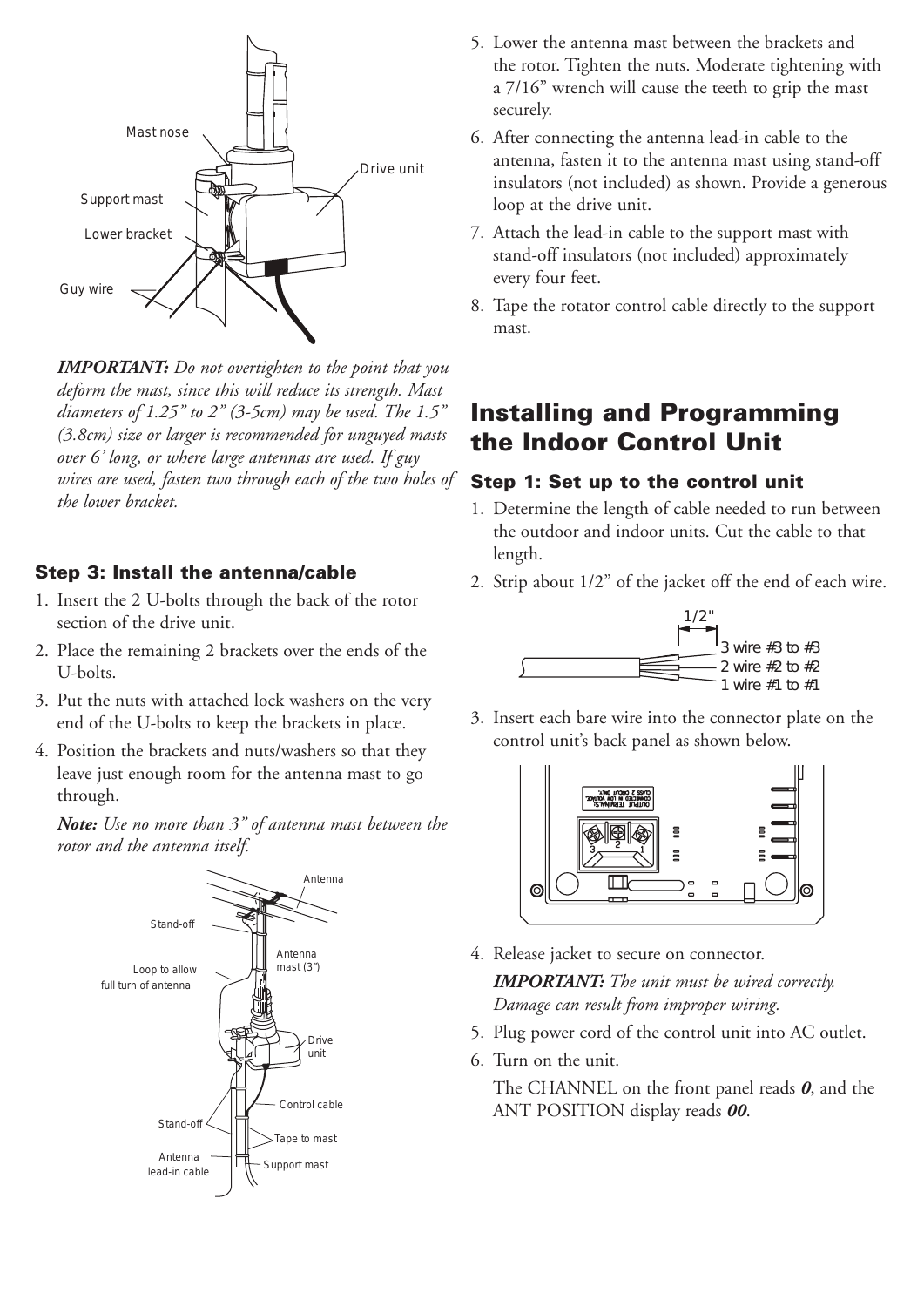### Step 2: Program the control unit

1. Press the **INITIAL** key on the control unit's front panel keypad. The control unit and rotator are initializing to prepare for initial setup. The CHANNEL and POSITION indicators blink during this process, which takes about a minute and a half.

When the CHANNEL and POSITION indicators stops blinking, the control unit and rotator are ready for setup.

2. Press the **INITIAL** key. The ANT POSITION display shows *36* to *0*.



### *NOTES:*

- *• You must perform the learning procedure before installing the antenna mast. This procedure allows you to make sure the rotator goes the entire 360º with no problems. See the Learning section below for more information.*
- *• A strong storm or power failure may cause the rotator to change position. Use the INITIAL key to re-synchronize the system. If this reset procedure doesn't get the desired results, the antenna of driver motor may be misaligned on the antenna mast. You can either go to the antenna and re-orient it or program the control unit to correspond to the new antenna orientation.*
- 3. Tune your TV to the station that you want to receive.
- 4. While watching your TV screen, press the **<** and **>** keys on the control unit's front panel to move the antenna clockwise (**>**) and counter-clockwise (**<**) until you find the position that gives you the best reception for this channel.



- 5. When you've found the best antenna position for this channel, press the **MEMORY** key on the control unit's front panel. The ANT POSITION indicator blinks.
- 6. Press one of the letter keys on the control unit's front panel to store the antenna position for this station to that key. The ANT POSITION indicator shows the degree of the antenna's position.

*Note: Using a letter key that already has a position stored to it in this step erases the old position stored and stores the new one.*

- 7. The back of the control unit's remote control has a chart for recording the channel and antenna position corresponding to each letter key. Write down this information on this chart.
- 8. Repeat steps 3-7 for the next TV station. Choose a different letter key to store its location.

You can store up to 12 antenna positions so that you can easily find the best reception for each TV station.

### Step 3: Install batteries in the remote



- 1. Press and push the battery compartment cover to remove it.
- 2. Insert the batteries, matching the batteries to the  $(+)$  and  $(-)$ marks inside the battery compartment.
- 3. Push the battery cover back into place.

### *Battery Precautions:*

- *• Do not mix old and new batteries.*
- *• Do not mix alkaline, standard (carbon-zinc) or rechargeable (nickel cadmium) batteries.*
- *• Always remove old, weak or worn-out batteries promptly and recycle or dispose of them in accordance with Local and National Regulations.*

## Using the Programmable Antenna Rotator

**To go to a programmed antenna position:** Press the letter key for that position on the remote or on the control unit's front panel.

The drive unit turns the antenna to that position, and the control unit displays the position of the antenna in degrees.

**To stop the rotator while it's going to a programmed position:** Turn the control unit off, then turn it back on. Press the **INITIAL** key to resynchronize the unit.

**To fine-tune the antenna position (or position manually):** Press the **>** or **<** keys on the remote control or control unit's front panel to move the antenna clockwise (**>**) or counter-clockwise (**<**).

*Note: If you press the INITIAL key by mistake, press the INITIAL key again to stop the reset procedure. Then continue with the action you were trying to perform.*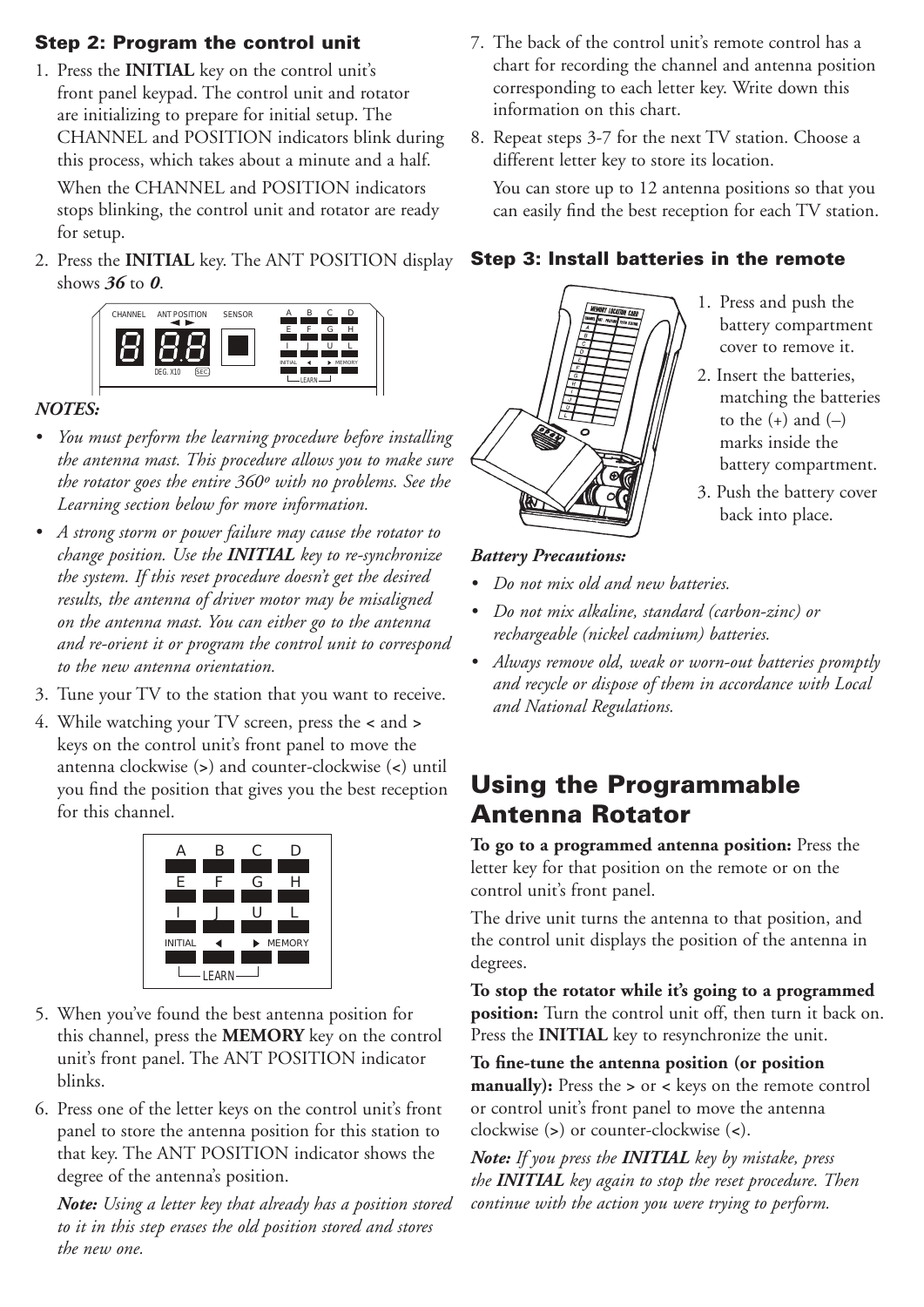## Performing the Learning Procedure

- 1. Simultaneously press and hold the **INITIAL** and **>** keys (make sure you press the **INITIAL** key first). The rotator turns a full 360º cycle.
- 2. Release both keys at the same time. The ANT POSITION indicator displays the rotator cycle time.

The control unit uses this information to keep the antenna positions and program locations synchronized.

# Resetting the Memory Keys

Resetting the control unit's memory keys erases all programmed antenna positions.

- 1. Turn off the control unit.
- 2. Press and hold the **D** key on the control unit's front panel.
- 3. While holding the **D** key, turn the control unit back on. The **<** and **>** indicators light up.
- 4. Release the **D** key and turn the unit back off.
- 5. Turn the unit back on a second time. The unit will perform the initialization procedure.

The CHANNEL on the front panel reads *0*, and the ANT POSITION display reads *00*. The unit is resetting its memory.

# 12 Month Limited Warranty

Audiovox Electronics Corporation (the "Company") warrants to the original retail purchaser of this product that should this product or any part thereof, under normal use and conditions, be proven defective in material or workmanship within 12 months from the date of original purchase, such defect(s) will be repaired or replaced (at the Company's option) without charge for parts and repair labor. To obtain repair or replacement within the terms of this Warranty, the product along with any accessories included in the original packaging is to be delivered with proof of warranty coverage (e.g. dated bill of sale), specification of defect(s), transportation prepaid, to the Company at the address shown below. Do not return this product to the Retailer.

This Warranty is not transferable and does not cover product purchased, serviced or used outside the United States or Canada. The Warranty does not extend to the elimination of externally generated static or noise. This Warranty does not apply to costs incurred for installation, removal or reinstallation of the product, or, if in the Company's opinion, the product has been damaged through acts of nature, alteration, improper installation, mishandling, misuse, neglect, accident, or the simultaneous use of different battery types (e.g. alkaline, standard or rechargeable). This Warranty does not cover damage caused by an AC adapter not provided with the product.

THE EXTENT OF THE COMPANY'S LIABILITY UNDER THIS WARRANTY IS LIMITED TO THE REPAIR OR REPLACEMENT PROVIDED ABOVE AND, IN NO EVENT, SHALL THE COMPANY'S LIABILITY EXCEED THE PURCHASE PRICE PAID BY PURCHASER FOR THE PRODUCT.

This Warranty is in lieu of all other express warranties or liabilities. ANY IMPLIED WARRANTIES, INCLUDING ANY IMPLIED WARRANTY OF MERCHANTABILITY OR FITNESS FOR A PARTICULAR PURPOSE, SHALL BE LIMITED TO DURATION OF THIS WARRANTY. ANY ACTION FOR BREACH OF ANY WARRANTY HEREUNDER, INCLUDING ANY IMPLIED WARRANTY, MUST BE BROUGHT WITHIN A PERIOD OF 24 MONTHS FROM THE DATE OF ORIGINAL PURCHASE. IN NO CASE SHALL THE COMPANY BE LIABLE FOR ANY CONSEQUENTIAL OR INCIDENTAL DAMAGES WHATSOEVER. No person or representative is authorized to assume for the Company any liability other than expressed herein in connection with the sale of this product.

Some states/provinces do not allow limitations on how long an implied warranty lasts or the exclusion or limitation of incidental or consequential damage so the above limitations or exclusions may not apply to you. This Warranty gives you specific legal rights and you may also have other rights which vary from state/ province to state/province.

**U.S.A.:** Audiovox Electronics Corporation, 150 Marcus Blvd., Hauppauge, New York 11788 **CANADA:** Audiovox Return Center, c/o Genco, 6685 Kennedy Road, Unit 3, Door 16, Mississauga, Ontario L5T 3A5

> © 2008 Audiovox Accessories Corporation 111 Congressional Blvd., Suite 350 Carmel, IN 46032